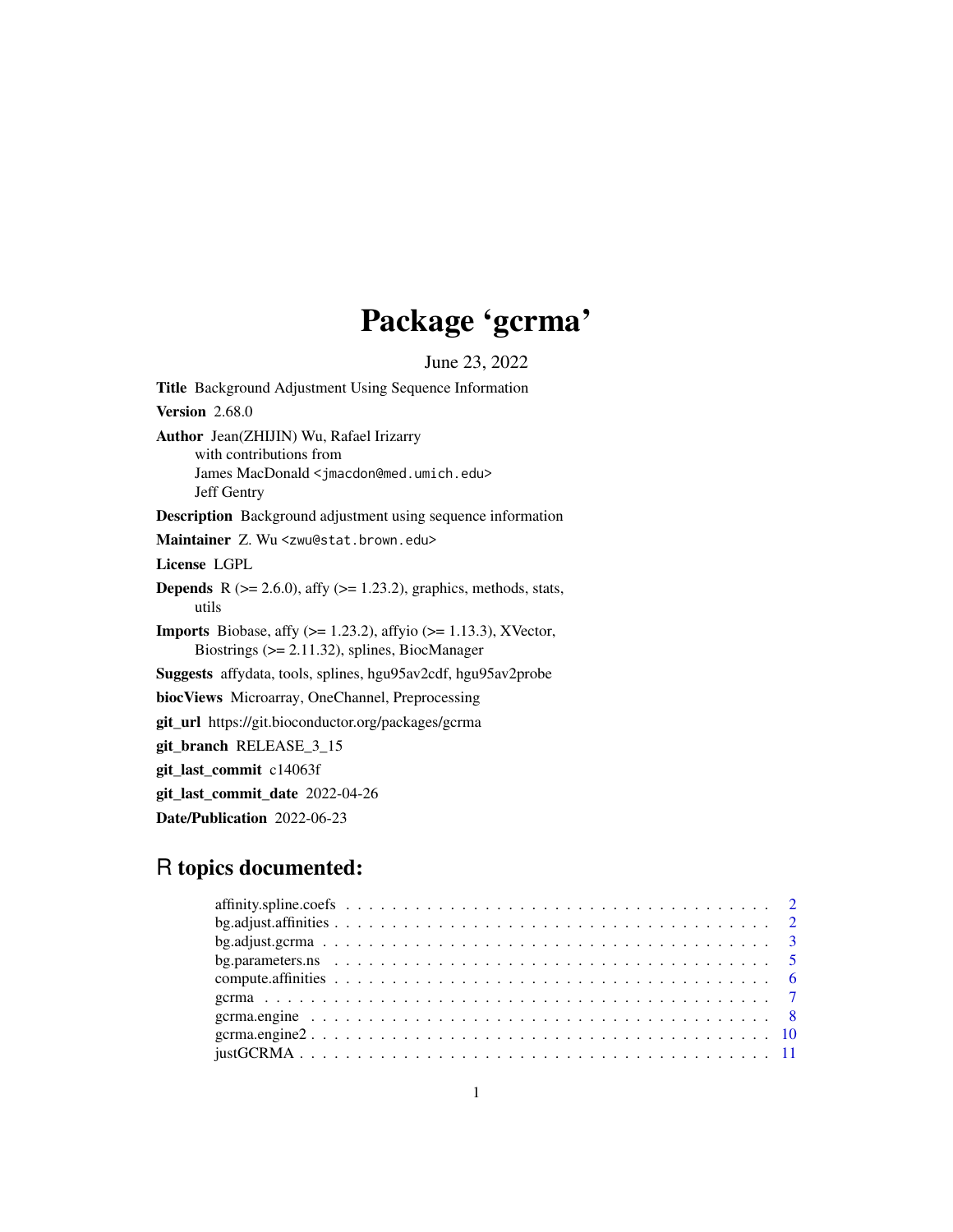#### <span id="page-1-0"></span>**Index** 2008 **[14](#page-13-0)**

<span id="page-1-1"></span>affinity.spline.coefs *Spline coefficients for estimation of affinity from probe sequence*

## Description

Spline coefficients for estimation of affinity from probe sequence

#### Usage

```
data(affinity.spline.coefs)
```
## See Also

[compute.affinities](#page-5-1)

bg.adjust.affinities *Background adjustment with sequence information (internal function)*

## Description

An internal function to be used by [gcrma](#page-6-1).

#### Usage

```
bg.adjust.fullmodel(pms,mms,ncs=NULL,apm,amm,anc=NULL,index.affinities,k=6
* fast + 0.25 * (1 - fast), rho=.7, fast=FALSE)
bg.adjust.affinities(pms,ncs,apm,anc,index.affinities,k=6
* fast + 0.25 * (1 - fast), fast=FALSE, nomm=FALSE)
```

| pms              | PM intensities after optical background correction, before non-specific-binding<br>correction.                                                                                               |  |
|------------------|----------------------------------------------------------------------------------------------------------------------------------------------------------------------------------------------|--|
| $mm$             | MM intensities after optical background correction, before non-specific-binding<br>correction.                                                                                               |  |
| ncs              | Negative control probe intensities after optical background correction, before<br>non-specific-binding correction. If ncs=NULL, the MM probes are considered<br>the negative control probes. |  |
| index.affinities |                                                                                                                                                                                              |  |
|                  | The index of pms with known sequences. (For some types of arrays the se-<br>quences of a small subset of probes are not provided by Affymetrix.)                                             |  |
| apm              | Probe affinities for PM probes with known sequences.                                                                                                                                         |  |
| amm              | Probe affinities for MM probes with known sequences.                                                                                                                                         |  |
|                  |                                                                                                                                                                                              |  |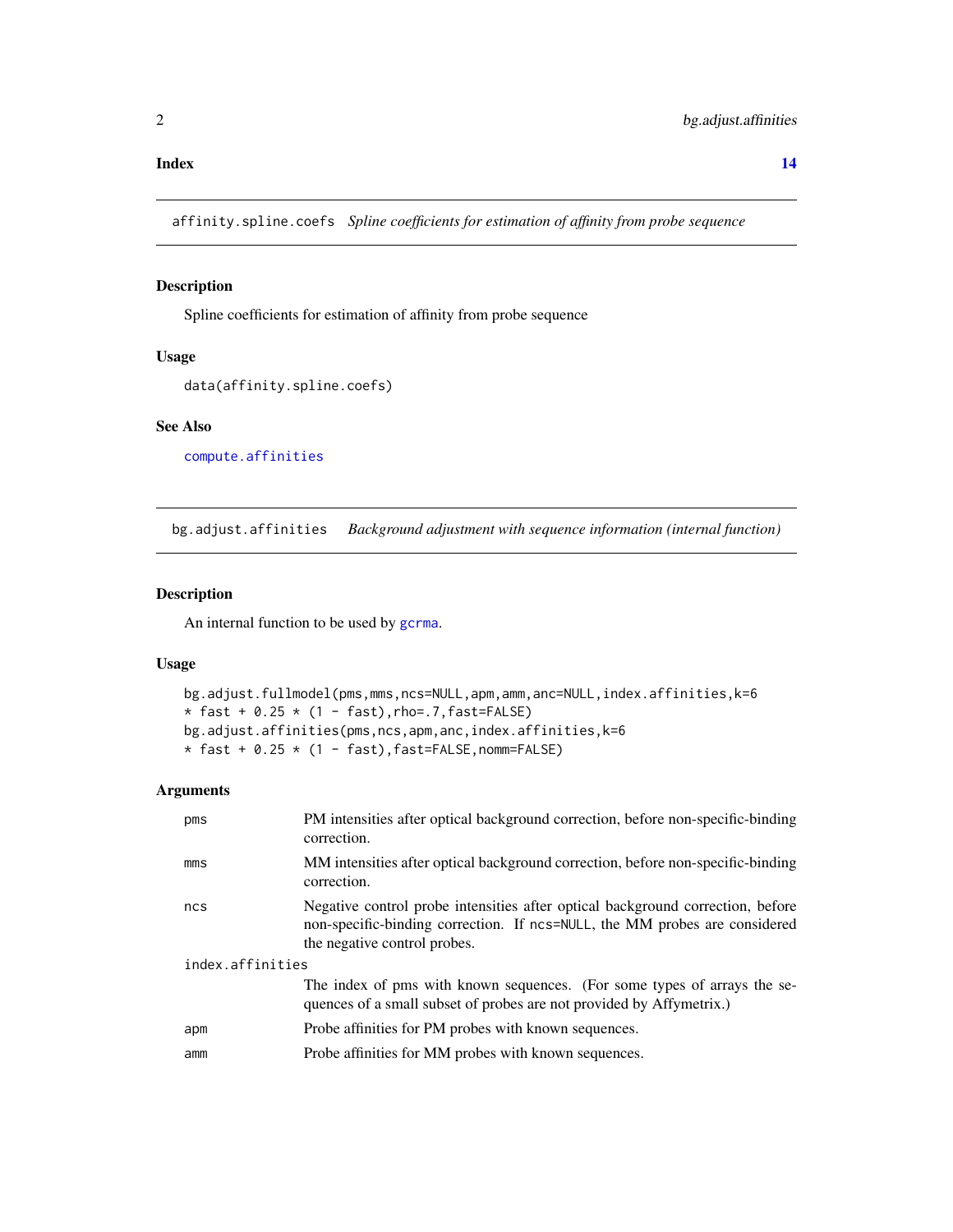<span id="page-2-0"></span>

| anc  | Probe affinities for Negative control probes with known sequences. This is ig-<br>nored when $ncs = NULL$ . |
|------|-------------------------------------------------------------------------------------------------------------|
| rho  | correlation coefficient of log background intensity in a pair of pm/mm probes.<br>Default= $.7$             |
| k    | A tuning parameter. See details.                                                                            |
| fast | Logical value. If TRUE a faster add-hoc algorithm is used.                                                  |
| nomm | Logical value indicating if MM intensities are available and will to be used to<br>estimate background.     |

## Details

Assumes PM=background1+signal,mm=background2, (log(background1),log(background2))' follow bivariate normal distribution, signal distribution follows power law. bg.parameters.gcrma and sg.parameters.gcrma provide adhoc estimates of the parameters.

the original gcrma uses an empirical Bayes estimate. this requires a complicated numerical integration. An add-hoc method tries to imitate the empirical Bayes estimate with a PM-B but values of PM-B<k going to k. This can be thought as a shrunken MVUE. For more details see Wu et al. (2003).

## Value

a vector of same length as x.

#### Author(s)

Rafeal Irizarry, Zhijin(Jean) Wu

#### See Also

[gcrma](#page-6-1)

bg.adjust.gcrma *GCRMA background adjust (internal function)*

#### Description

This function performs background adjustment (optical noise and non-specific binding on an AffyBatch project and returns an AffyBatch object in which the PM intensities are adjusted.

#### Usage

```
bg.adjust.gcrma(object,affinity.info=NULL,
     affinity.source=c("reference","local"),
     NCprobe=NULL,
     type=c("fullmodel","affinities","mm","constant"),
     k=6*fast+0.5*(1-fast),stretch=1.15*fast+1*(1-fast),correction=1,
     GSB.adjust=TRUE,
     rho=.7,optical.correct=TRUE,verbose=TRUE,fast=TRUE)
```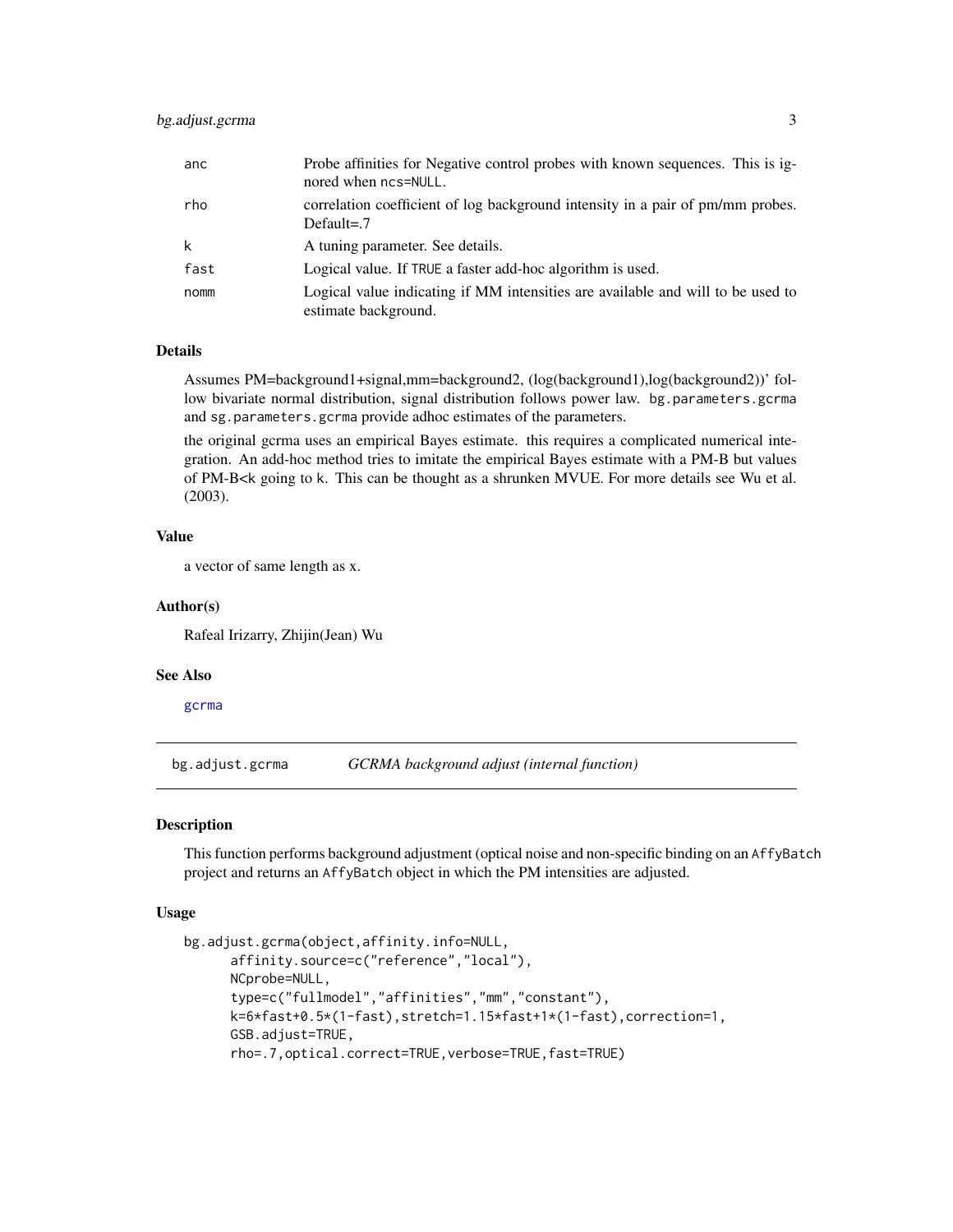## <span id="page-3-0"></span>Arguments

| object          | an AffyBatch                                                                                                                                                                                                                                                                 |  |
|-----------------|------------------------------------------------------------------------------------------------------------------------------------------------------------------------------------------------------------------------------------------------------------------------------|--|
| affinity.info   | NULL or an AffyBatch containing the affinities in the exprs slot. This object<br>can be created using the function compute. affinities.                                                                                                                                      |  |
| affinity.source |                                                                                                                                                                                                                                                                              |  |
|                 | reference: use the package internal Non-specific binding data or local: use<br>the experimental data in object. If local is chosen, either MM probes or a<br>user-defined list of probes (see NCprobes) are used to estimate affinities.                                     |  |
| NCprobe         | Index of negative control probes. When set as NULL, the MM probes will be<br>used. These probes are used to estimate parameters of non-specific binding on<br>each array. These will be also used to estimate probe affinity profiles when<br>affinity.info is not provided. |  |
| type            | "fullmodel" for sequence and MM model. "affinities" for sequence information<br>only. "mm" for using MM without sequence information.                                                                                                                                        |  |
| k               | A tuning factor.                                                                                                                                                                                                                                                             |  |
| stretch         |                                                                                                                                                                                                                                                                              |  |
| correction      |                                                                                                                                                                                                                                                                              |  |
| GSB.adjust      | Logical value. If TRUE, probe effects in specific binding will be adjusted.                                                                                                                                                                                                  |  |
| rho             | correlation coefficient of log background intensity in a pair of pm/mm probes.<br>Default= $.7$                                                                                                                                                                              |  |
| optical.correct |                                                                                                                                                                                                                                                                              |  |
|                 | Logical value. If TRUE, optical background correction is performed.                                                                                                                                                                                                          |  |
| verbose         | Logical value. If TRUE messages about the progress of the function is printed.                                                                                                                                                                                               |  |
| fast            | Logical value. If TRUE a faster ad hoc algorithm is used.                                                                                                                                                                                                                    |  |

## Details

The returned value is an AffyBatch object, in which the PM probe intensities have been background adjusted. The rest is left the same as the starting AffyBatch object.

The tunning factor k will have different meainngs if one uses the fast (ad hoc) algorithm or the empirical bayes approach. See Wu et al. (2003)

#### Value

An AffyBatch.

#### Author(s)

Rafeal Irizarry

## Examples

```
if(require(affydata) & require(hgu95av2probe) & require(hgu95av2cdf)){
         data(Dilution)
         ai <- compute.affinities(cdfName(Dilution))
        Dil.adj<-bg.adjust.gcrma(Dilution,affinity.info=ai,type="affinities")
    }
```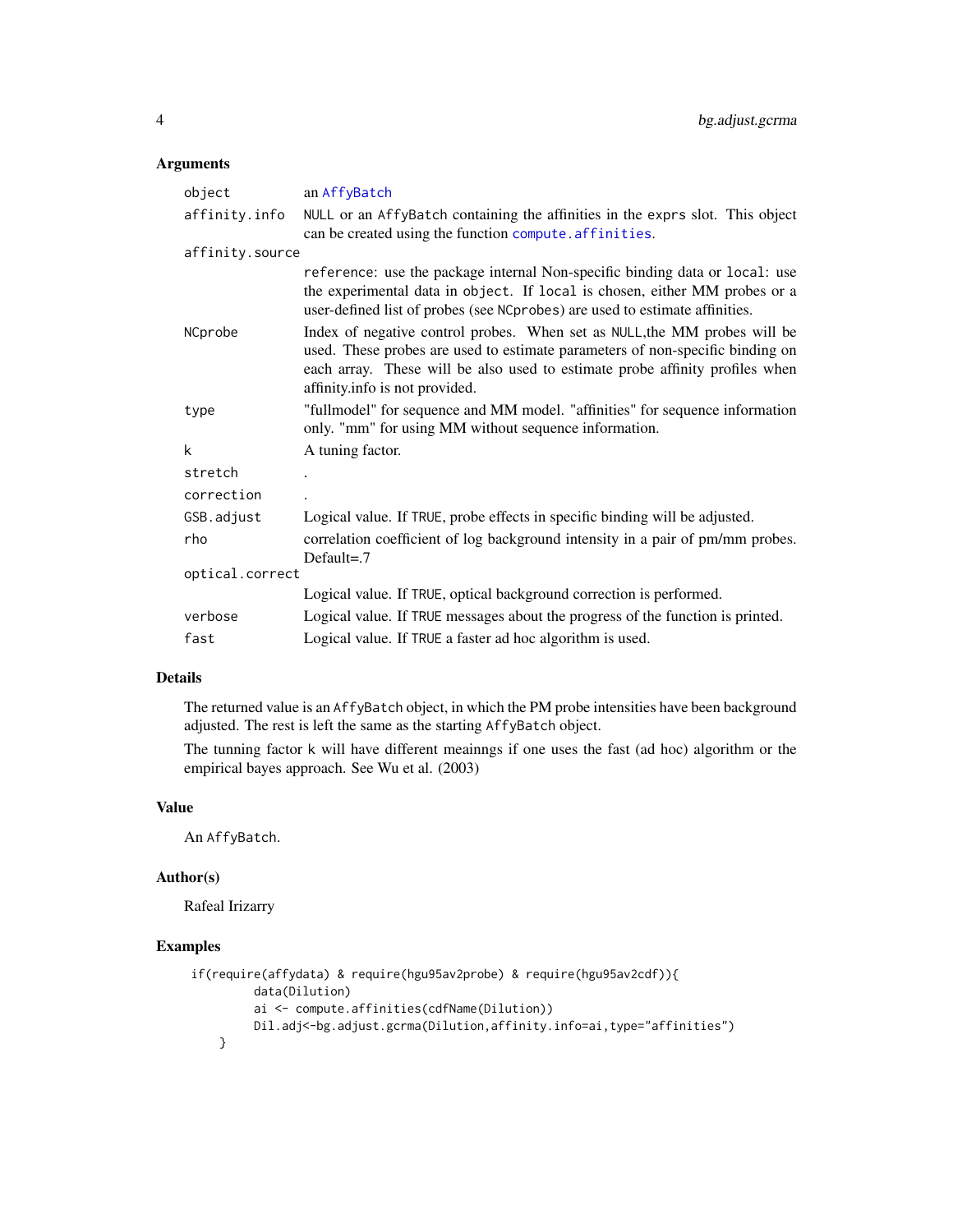<span id="page-4-0"></span>bg.parameters.ns *Estimation of non-specific Binding Background Parameters*

## Description

An internal function to be used by [gcrma](#page-6-1)

## Usage

```
bg.parameters.ns(x,affinities,affinities2=NULL,affinities3=NULL,span=.2)
```
## Arguments

| $\mathsf{x}$ | PM or MM intensities after optical background correction, before non-specific-<br>binding correction.                           |
|--------------|---------------------------------------------------------------------------------------------------------------------------------|
| affinities   | Probe affinities for probes with known sequences. Used to estimate the function<br>between non-specific binding and affinities. |
| affinities2  | Probe affinities for the probes whoes expected non-specific binding intensity is<br>to be predicted.                            |
| affinities3  | Probe affinities for another extra group of probes whoes expected non-specific<br>binding intensity is to be predicted.         |
| span         | The span parameter passed to loess function                                                                                     |

## Value

a vector of same length as x.

## Author(s)

Rafeal Irizarry, Zhijin (Jean) Wu

### See Also

[gcrma](#page-6-1)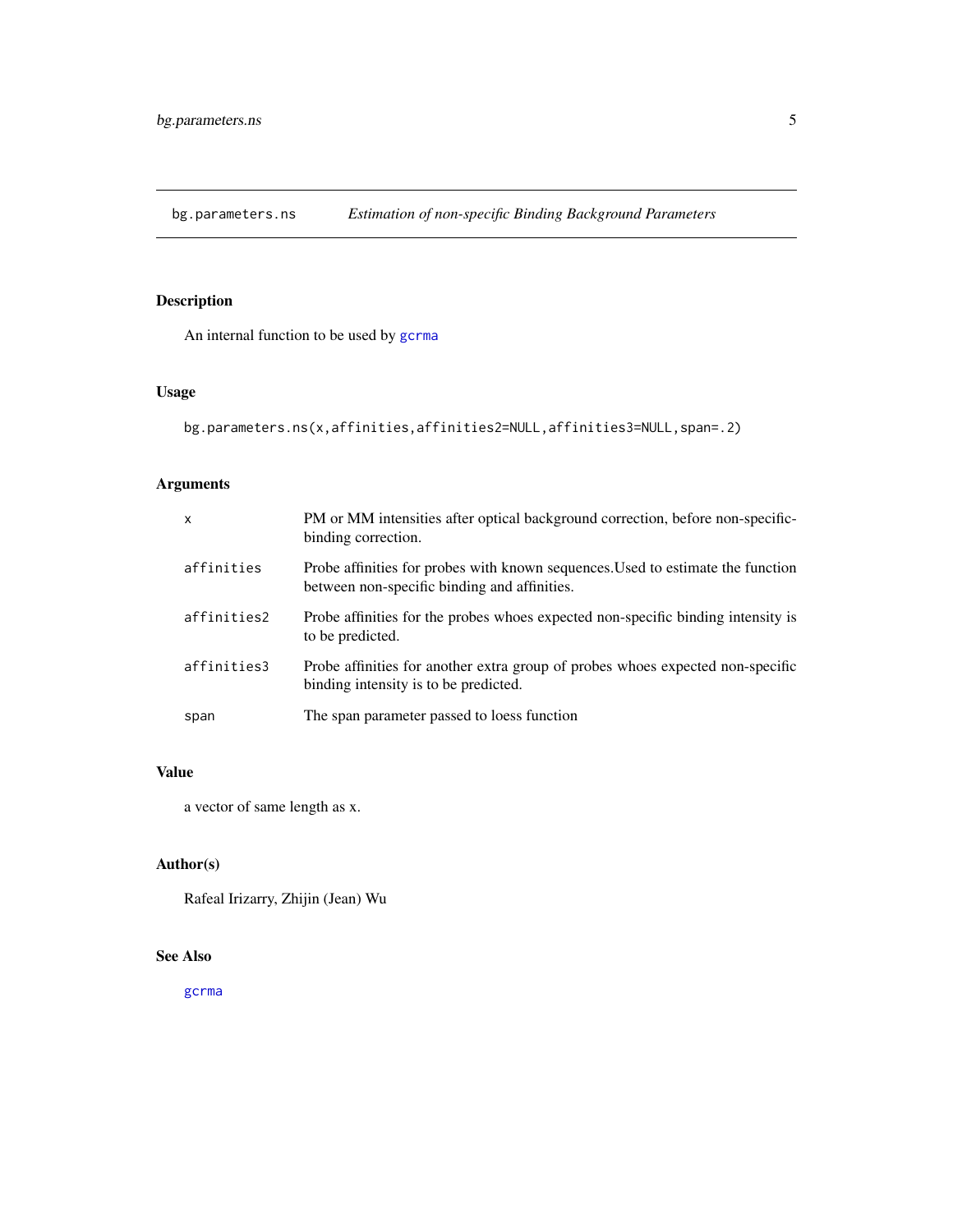<span id="page-5-1"></span><span id="page-5-0"></span>compute.affinities *Probe Affinity computation*

#### **Description**

An internal function to calculate probe affinities from their sequences.

## Usage

```
compute.affinities(cdfname, verbose=TRUE)
compute.affinities2(cdfname,verbose=TRUE)
check.probes(probepackage,cdfname)
```
#### Arguments

| cdfname      | Object of class character representing the name of CDF file associated with the<br>arrays in the AffyBatch. |
|--------------|-------------------------------------------------------------------------------------------------------------|
| probepackage | character representing the name of the package with the probe sequence infor-<br>mation.                    |
| verbose      | Logical value. If TRUE messages about the progress of the function is printed.                              |

#### Details

The affinity of a probe is described as the sum of position-dependent base affinities. Each base at each position contributes to the total affinity of a probe in an additive fashion. For a given type of base, the positional effect is modeled as a spline function with 5 degrees of freedom.

Use compute.affinities2 if there are no MM probes.

check.probes makes sure things are matching as they should.

## Value

compute.affinities returns an AffyBatch with the affinities for PM probes in the pm locations and the affinities for MM probes in the mm locations. NA will be added for probes with no sequence information.

## Author(s)

Rafeal Irizarry

## References

Hekstra, D., Taussig, A. R., Magnasco, M., and Naef, F. (2003) Absolute mRNA concentrations from sequence-specific calibration of oligonucleotide array. Nucleic Acids Research, 31. 1962- 1968.

#### See Also

[gcrma](#page-6-1)[,affinity.spline.coefs](#page-1-1)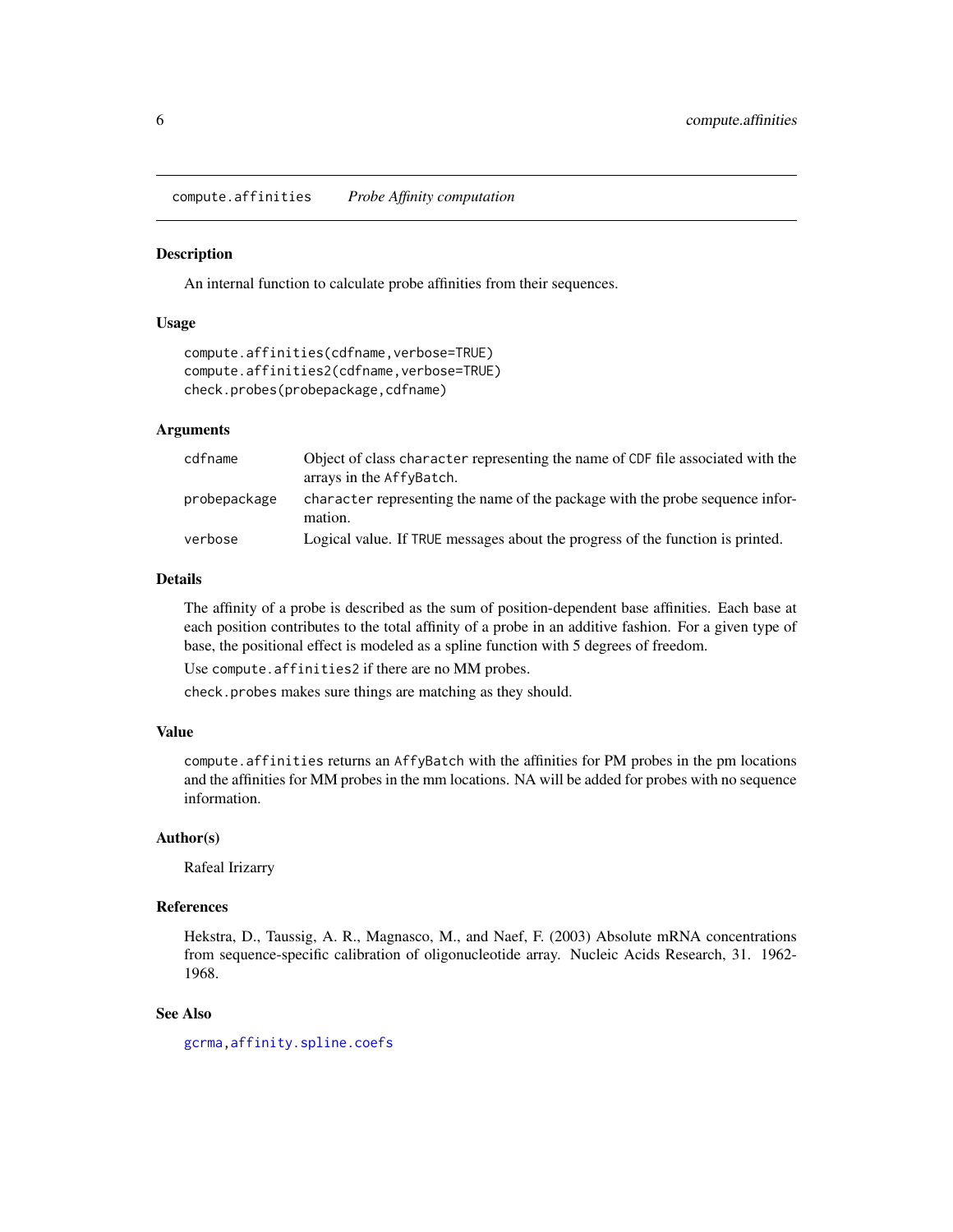<span id="page-6-1"></span><span id="page-6-0"></span>

## Description

This function converts an AffyBatch into an ExpressionSet using the robust multi-array average (RMA) expression measure with help of probe sequence.

## Usage

```
gcrma(object,affinity.info=NULL,
      affinity.source=c("reference","local"),NCprobe=NULL,
     type=c("fullmodel","affinities","mm","constant"),
      k=6*fast+0.5*(1-fast),stretch=1.15*fast+1*(1-fast),correction=1,
      GSB.adjust=TRUE,
     rho=.7,optical.correct=TRUE,verbose=TRUE,fast=TRUE,
      subset=NULL,normalize=TRUE,...)
```

| object          | an AffyBatch                                                                                                                                                                                                                                                                 |  |
|-----------------|------------------------------------------------------------------------------------------------------------------------------------------------------------------------------------------------------------------------------------------------------------------------------|--|
| affinity.info   | NULL or an AffyBatch containing the affinities in the exprs slot. This object<br>can be created using the function compute. affinities.                                                                                                                                      |  |
| affinity.source |                                                                                                                                                                                                                                                                              |  |
|                 | reference: use the package internal Non-specific binding data or local: use<br>the experimental data in object. If local is chosen, either MM probes or a<br>user-defined list of probes (see NCprobes) are used to estimate affinities.                                     |  |
| NCprobe         | Index of negative control probes. When set as NULL, the MM probes will be<br>used. These probes are used to estimate parameters of non-specific binding on<br>each array. These will be also used to estimate probe affinity profiles when<br>affinity.info is not provided. |  |
| type            | "fullmodel" for sequence and MM model. "affinities" for sequence information<br>only. "mm" for using MM without sequence information.                                                                                                                                        |  |
| k               | A tuning factor.                                                                                                                                                                                                                                                             |  |
| stretch         |                                                                                                                                                                                                                                                                              |  |
| correction      |                                                                                                                                                                                                                                                                              |  |
| GSB.adjust      | Logical value. If TRUE, probe effects in specific binding will be adjusted.                                                                                                                                                                                                  |  |
| rho             | correlation coefficient of log background intensity in a pair of pm/mm probes.<br>Default= $.7$                                                                                                                                                                              |  |
| optical.correct |                                                                                                                                                                                                                                                                              |  |
|                 | Logical value. If TRUE, optical background correction is performed.                                                                                                                                                                                                          |  |
| verbose         | Logical value. If TRUE messages about the progress of the function is printed.                                                                                                                                                                                               |  |
| fast            | Logical value. If TRUE a faster ad hoc algorithm is used.                                                                                                                                                                                                                    |  |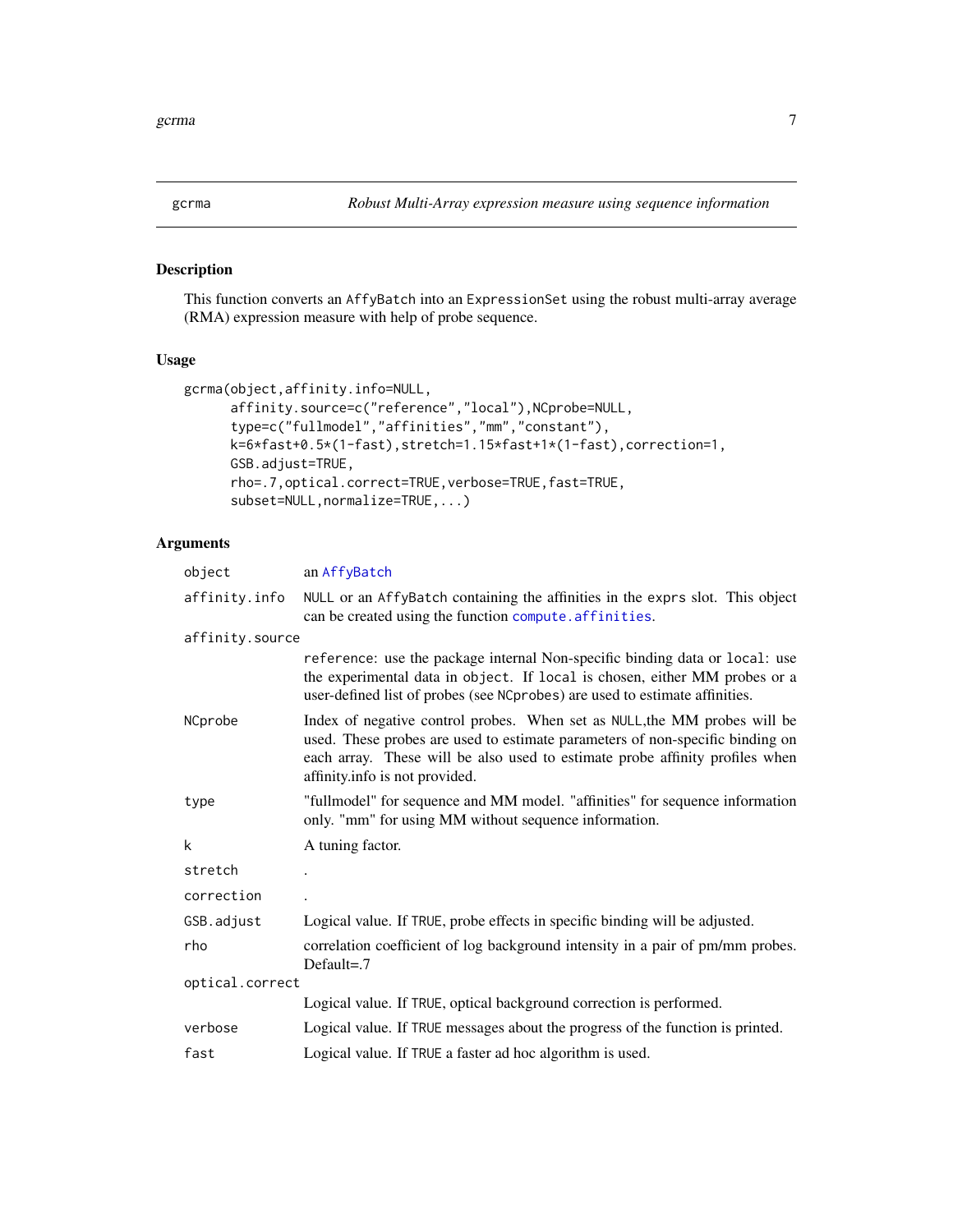<span id="page-7-0"></span>

| subset                  | a character vector with the the names of the probesets to be used in expression<br>calculation. |
|-------------------------|-------------------------------------------------------------------------------------------------|
| normalize               | logical value. If 'TRUE' normalize data using quantile normalization.                           |
| $\cdot$ $\cdot$ $\cdot$ | further arguments to be passed (not currently implemented - stub for future use).               |

## Details

Note that this expression measure is given to you in log base 2 scale. This differs from most of the other expression measure methods.

The tuning factor k will have different meanings if one uses the fast (add-hoc) algorithm or the empirical Bayes approach. See Wu et al. (2003)

## Value

An ExpressionSet.

#### Author(s)

Rafeal Irizarry

#### Examples

```
if(require(affydata) & require(hgu95av2probe) & require(hgu95av2cdf)){
     data(Dilution)
     ai <- compute.affinities(cdfName(Dilution))
    Dil.expr<-gcrma(Dilution,affinity.info=ai,type="affinities")
}
```
gcrma.engine *GCRMA background adjust engine(internal function)*

### Description

This function adjust for non-specific binding when all arrays in the dataset share the same probe affinity information. It takes matrices of PM probe intensities, MM probe intensities, other negative control probe intensities(optional) and the associated probe affinities, and return one matrix of nonspecific binding corrected PM probe intensities.

## Usage

```
gcrma.engine(pms,mms,ncs=NULL,
```

```
pm.affinities=NULL,mm.affinities=NULL,anc=NULL,
        type=c("fullmodel","affinities","mm","constant"),
        k=6*fast+0.5*(1-fast),
stretch=1.15*fast+1*(1-fast),correction=1,GSB.adjust=TRUE,rho=0.7,
        verbose=TRUE,fast=FALSE)
```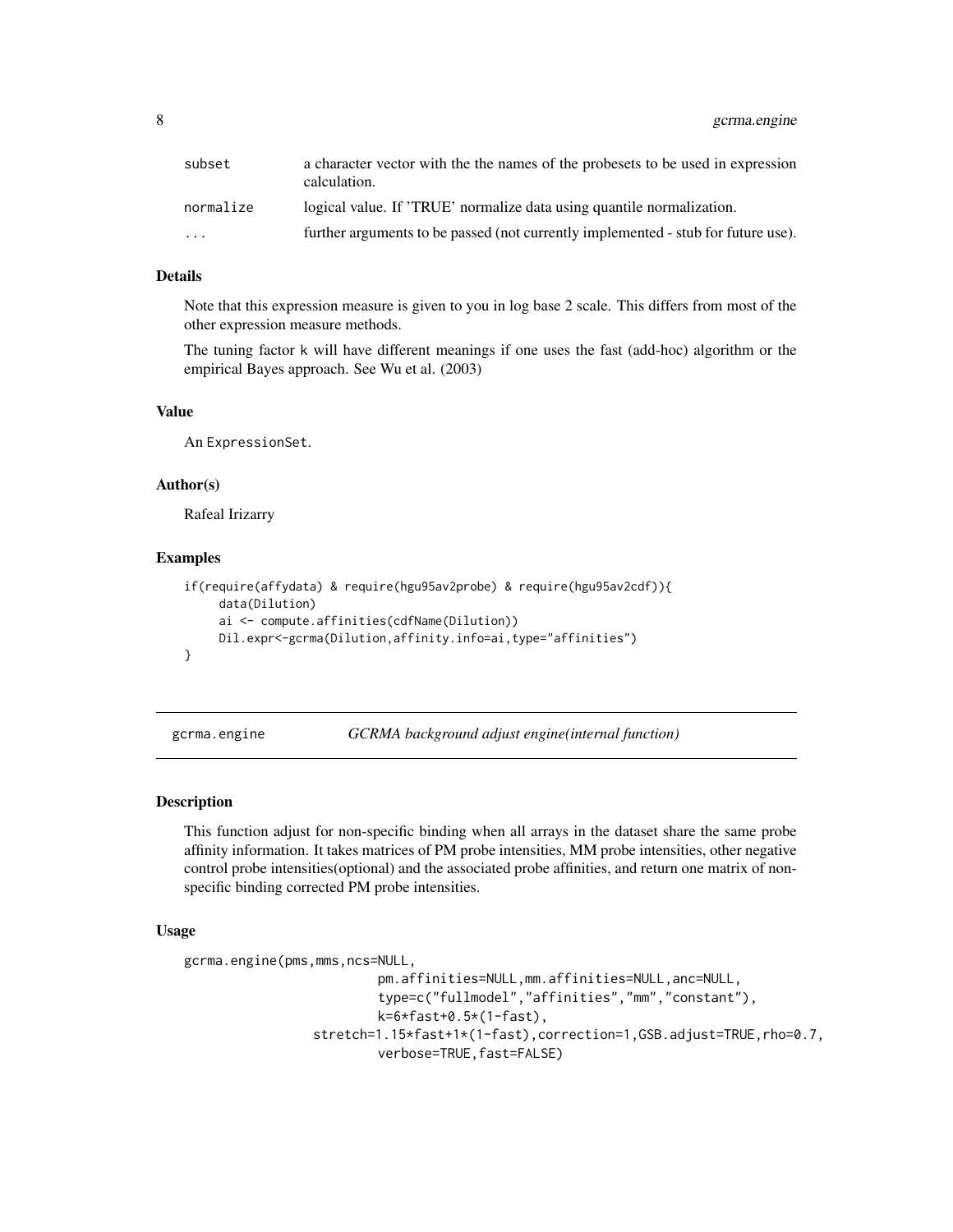## gcrma.engine 9

## Arguments

| pms           | The matrix of PM intensities                                                                                                                               |
|---------------|------------------------------------------------------------------------------------------------------------------------------------------------------------|
| $mm$          | The matrix of MM intensities                                                                                                                               |
| ncs           | The matrix of negative control probe intensities. When left as NULL, the MMs<br>are considered the negative control probes.                                |
| pm.affinities | The vector of PM probe affinities. Note: This can be shorter than the number of<br>rows in pms when some probes do not have sequence information provided. |
| mm.affinities | The vector of MM probe affinities.                                                                                                                         |
| anc           | The vector of Negative Control probe affinities. This is ignored if MMs are used<br>as negative controls (ncs=NULL)                                        |
| type          | "fullmodel" for sequence and MM model. "affinities" for sequence information<br>only. "mm" for using MM without sequence information.                      |
| k             | A tuning factor.                                                                                                                                           |
| stretch       |                                                                                                                                                            |
| correction    |                                                                                                                                                            |
| GSB.adjust    | Logical value. If TRUE, probe effects in specific binding will be adjusted.                                                                                |
| rho           | correlation coefficient of log background intensity in a pair of pm/mm probes.<br>Default= $.7$                                                            |
| verbose       | Logical value. If TRUE messages about the progress of the function is printed.                                                                             |
| fast          | Logical value. If TRUE a faster add-hoc algorithm is used.                                                                                                 |

## Details

Note that this expression measure is given to you in log base 2 scale. This differs from most of the other expression measure methods.

The tunning factor k will have different meainngs if one uses the fast (add-hoc) algorithm or the empirical bayes approach. See Wu et al. (2003)

## Value

A matrix of PM intensties.

## Author(s)

Rafeal Irizarry & Zhijin Wu

## See Also

gcrma.engine2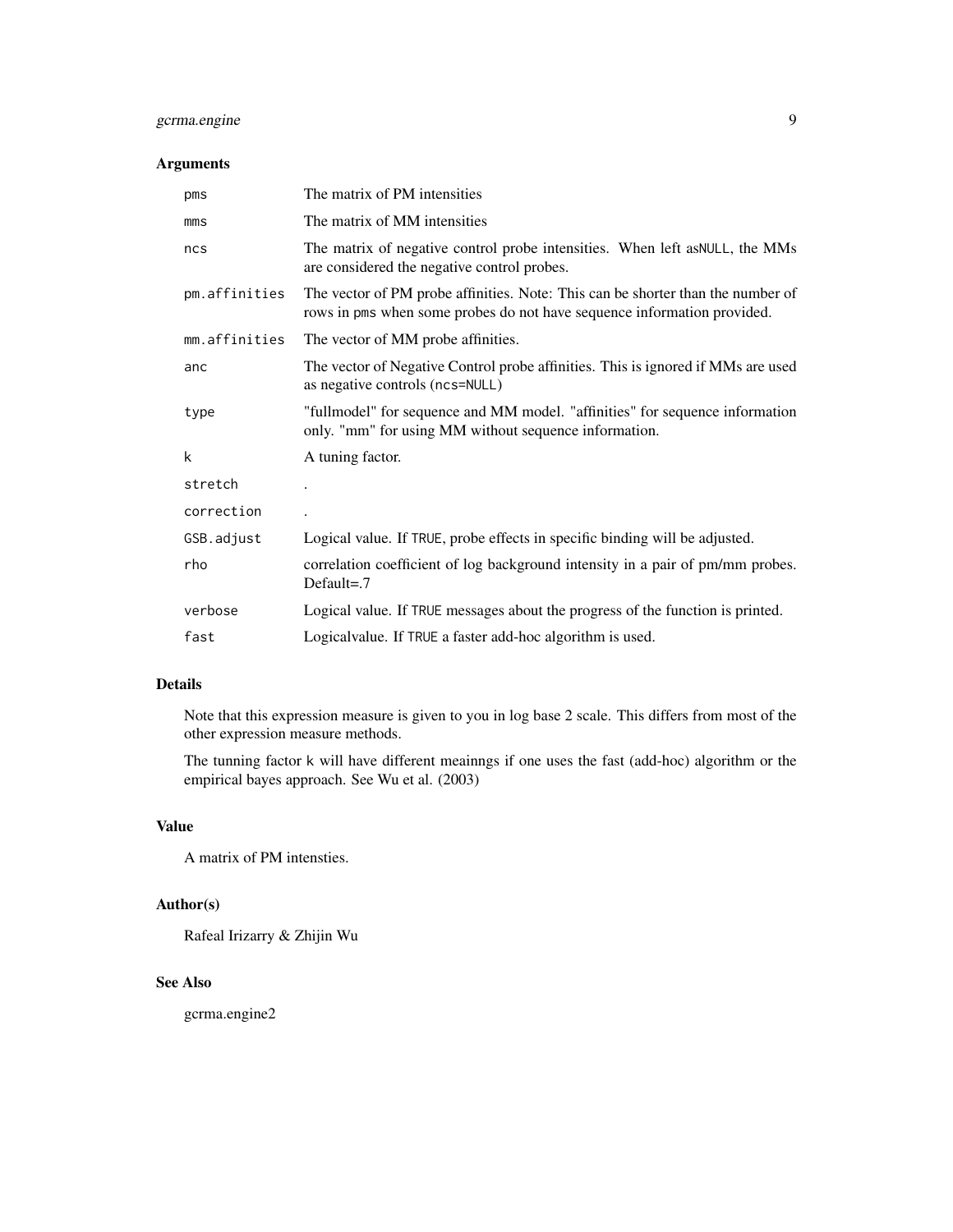<span id="page-9-0"></span>

## Description

This function adjust for non-specific binding when each array has its own probe affinity information. It takes an AffyBatch object of probe intensities and an AffyBatch of probe affinity, returns one matrix of non-specific binding corrected PM probe intensities.

#### Usage

```
gcrma.engine2(object,pmIndex=NULL,mmIndex=NULL,
              NCprobe=NULL,affinity.info,
              type=c("fullmodel","affinities","mm","constant"),
              k=6*fast+0.5*(1-fast),
             stretch=1.15*fast+1*(1-fast),correction=1,GSB.adjust=TRUE,rho=0.7,
              verbose=TRUE,fast=TRUE)
```

| object        | an AffyBatch. Note: this is an internal function. Optical noise should have<br>been corrected for.                                                                                                                                                                           |
|---------------|------------------------------------------------------------------------------------------------------------------------------------------------------------------------------------------------------------------------------------------------------------------------------|
| pmIndex       | Index of PM probes. This will be computed within the function if left NULL                                                                                                                                                                                                   |
| mmIndex       | Index of MM probes. This will be computed within the function if left NULL                                                                                                                                                                                                   |
| NCprobe       | Index of negative control probes. When set as NULL, the MM probes will be<br>used. These probes are used to estimate parameters of non-specific binding on<br>each array. These will be also used to estimate probe affinity profiles when<br>affinity.info is not provided. |
| affinity.info | NULL or an AffyBatch containing the affinities in the exprs slot. This object<br>can be created using the function compute. affinities.                                                                                                                                      |
| type          | "fullmodel" for sequence and MM model. "affinities" for sequence information<br>only. "mm" for using MM without sequence information.                                                                                                                                        |
| k             | A tuning factor.                                                                                                                                                                                                                                                             |
| stretch       |                                                                                                                                                                                                                                                                              |
| correction    |                                                                                                                                                                                                                                                                              |
| GSB.adjust    | Logical value. If TRUE, probe effects in specific binding will be adjusted.                                                                                                                                                                                                  |
| rho           | correlation coefficient of log background intensity in a pair of pm/mm probes.<br>Default= $.7$                                                                                                                                                                              |
| verbose       | Logical value. If TRUE messages about the progress of the function is printed.                                                                                                                                                                                               |
| fast          | Logicalvalue. If TRUE a faster add-hoc algorithm is used.                                                                                                                                                                                                                    |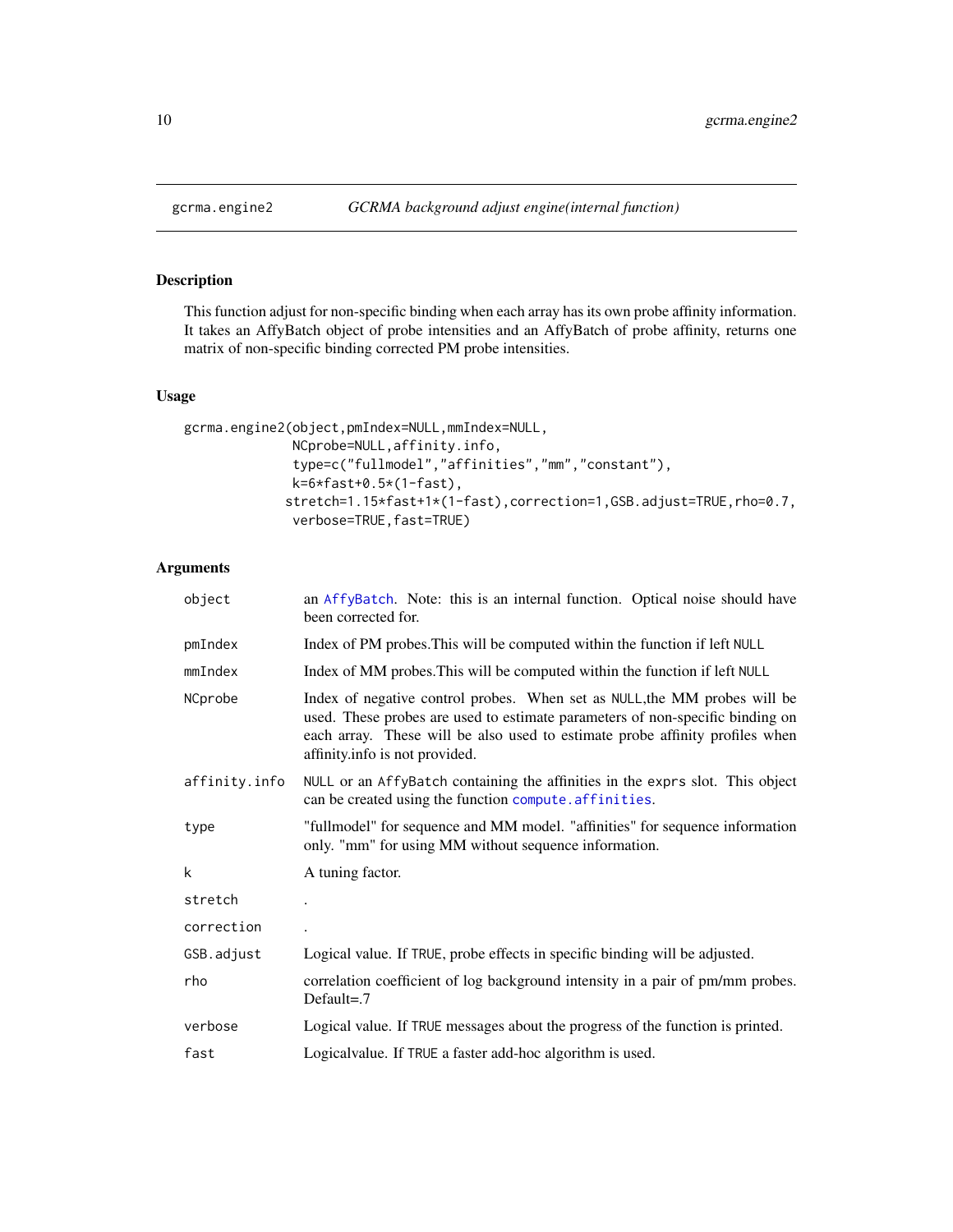#### <span id="page-10-0"></span>justGCRMA 11

## Details

Note that this expression measure is given to you in log base 2 scale. This differs from most of the other expression measure methods.

The tunning factor k will have different meainngs if one uses the fast (add-hoc) algorithm or the empirical bayes approach. See Wu et al. (2003)

#### Value

A matrix of PM intensties.

#### Author(s)

Rafeal Irizarry & Zhijin Wu

## See Also

gcrma.engine

justGCRMA *Compute GCRMA Directly from CEL Files*

## **Description**

This function converts CEL files into an ExpressionSet using the robust multi-array average (RMA) expression measure with help of probe sequences.

#### Usage

```
just.gcrma(..., filenames=character(0),
           phenoData=new("AnnotatedDataFrame"),
           description=NULL,
           notes="", compress=getOption("BioC")$affy$compress.cel,
           normalize=TRUE, bgversion=2, affinity.info=NULL,
           type=c("fullmodel","affinities","mm","constant"),
           k=6*fast+0.5*(1-fast), stretch=1.15*fast+1*(1-fast),
           correction=1, rho=0.7, optical.correct=TRUE,
           verbose=TRUE, fast=TRUE, minimum=1, optimize.by =
           c("speed","memory"),
           cdfname = NULL, read.verbose = FALSE)
justGCRMA(..., filenames=character(0),
         widget=getOption("BioC")$affy$use.widgets,
         compress=getOption("BioC")$affy$compress.cel,
         celfile.path=getwd(),
         sampleNames=NULL,
         phenoData=NULL,
         description=NULL,
```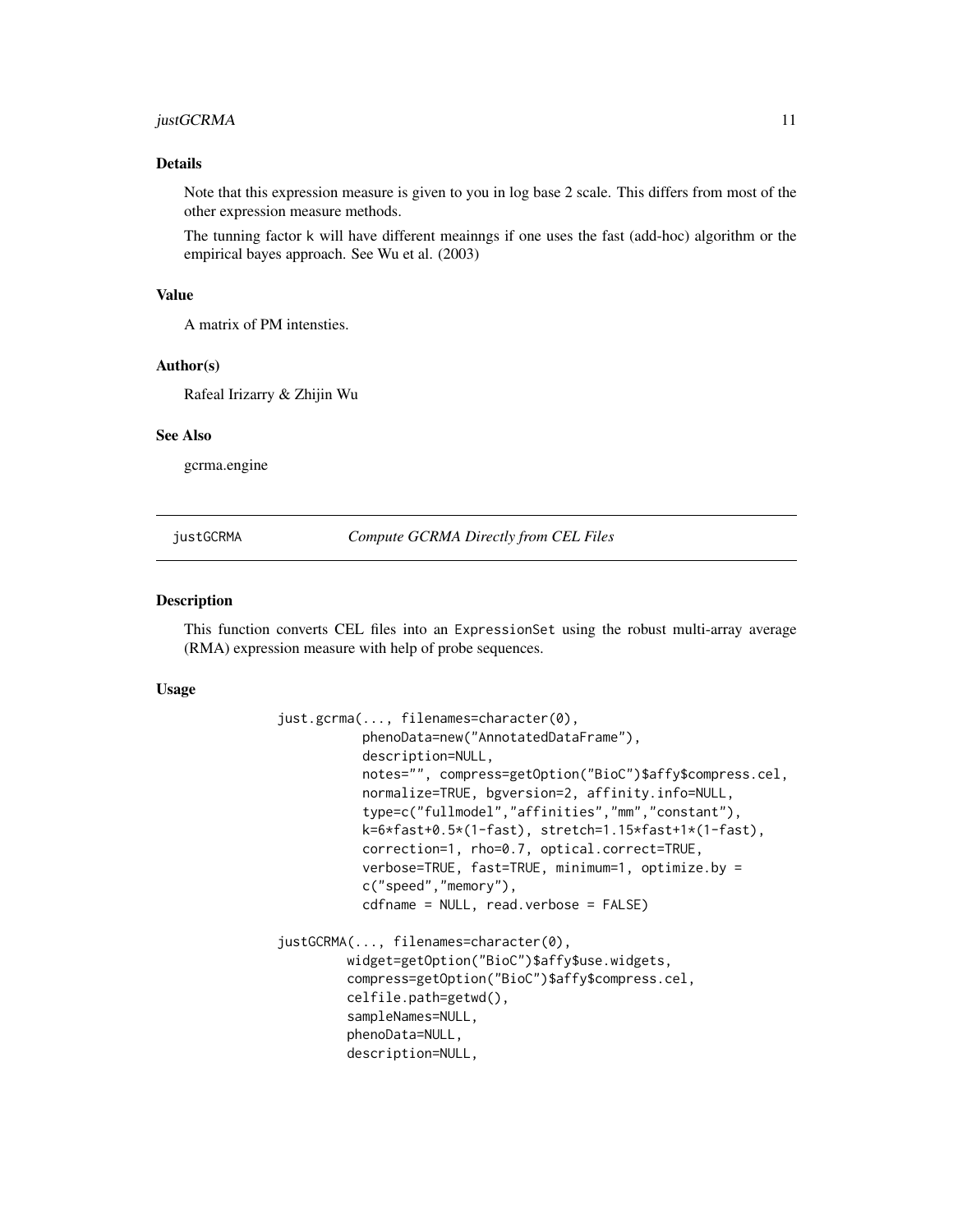```
notes="",
normalize=TRUE,
bgversion=2, affinity.info=NULL,
type=c("fullmodel","affinities","mm","constant"),
k=6*fast+0.5*(1-fast), stretch=1.15*fast+1*(1-fast),
correction=1, rho=0.7, optical.correct=TRUE,
verbose=TRUE, fast=TRUE, minimum=1,
optimize.by = c("speed","memory"),
cdfname = NULL, read.verbose = FALSE)
```

|                 | file names separated by comma.                                                                                                                                                                                                            |
|-----------------|-------------------------------------------------------------------------------------------------------------------------------------------------------------------------------------------------------------------------------------------|
| filenames       | file names in a character vector.                                                                                                                                                                                                         |
| widget          | a logical specifying if widgets should be used.                                                                                                                                                                                           |
| compress        | are the CEL files compressed?                                                                                                                                                                                                             |
| phenoData       | a AnnotatedDataFrame object.                                                                                                                                                                                                              |
| description     | a MIAME object.                                                                                                                                                                                                                           |
| notes           | notes.                                                                                                                                                                                                                                    |
| affinity.info   | NULL or a list of three components: apm, amm and index, for PM probe affinities,<br>MM probe affinities, the index of probes with known sequence, respectively.                                                                           |
| type            | "fullmodel" for sequence and MM model. "affinities" for sequence information<br>only. "mm" for using MM without sequence information.                                                                                                     |
| k               | A tuning factor.                                                                                                                                                                                                                          |
| rho             | correlation coefficient of log background intensity in a pair of pm/mm probes.<br>Default=.7.                                                                                                                                             |
| stretch         |                                                                                                                                                                                                                                           |
| correction      |                                                                                                                                                                                                                                           |
| normalize       | Logical value. If TRUE, then normalize data using quantile normalization.                                                                                                                                                                 |
| optical.correct |                                                                                                                                                                                                                                           |
|                 | Logical value. If TRUE, then optical background correction is performed.                                                                                                                                                                  |
| verbose         | Logical value. If TRUE, then messages about the progress of the function is<br>printed.                                                                                                                                                   |
| fast            | Logical value. If TRUE, then a faster add-hoc algorithm is used.                                                                                                                                                                          |
| optimize.by     | "speed" will use a faster algorithm but more RAM, and "memory" will be slower,<br>but require less RAM.                                                                                                                                   |
| bgversion       | integer value indicating which RMA background to use 1: use background simi-<br>lar to pure R rma background given in affy version 1.0 - 1.0.2 2: use background<br>similar to pure R rma background given in affy version 1.1 and above. |
| minimum         |                                                                                                                                                                                                                                           |
| celfile.path    | a character denoting the path 'ReadAffy' should look for cel files.                                                                                                                                                                       |
| sampleNames     | a character vector of sample names to be used in the 'AffyBatch'.                                                                                                                                                                         |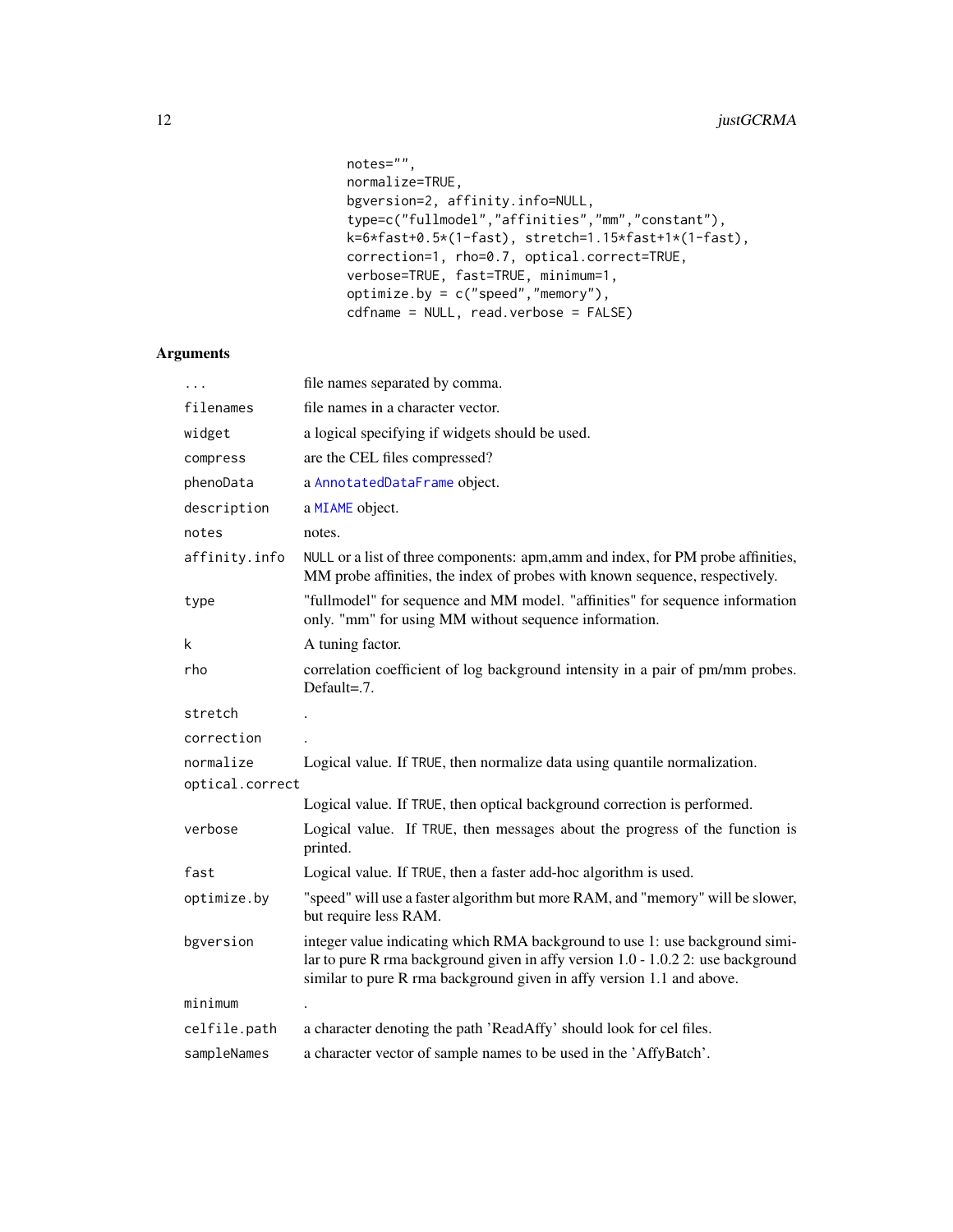## <span id="page-12-0"></span>justGCRMA 13

| cdfname      | Used to specify the name of an alternative cdf package. If set to NULL, the<br>usual cdf package based on Affymetrix' mappings will be used. Note that the<br>name should not include the 'cdf' on the end, and that the corresponding probe<br>package is also required to be installed. If either package is missing an error will |
|--------------|--------------------------------------------------------------------------------------------------------------------------------------------------------------------------------------------------------------------------------------------------------------------------------------------------------------------------------------|
|              | result.                                                                                                                                                                                                                                                                                                                              |
| read.verbose | Logical value. If TRUE, then messages will be printed as each celfile is read in.                                                                                                                                                                                                                                                    |

#### Details

This method should require much less RAM than the conventional method of first creating an AffyBatch and then running [gcrma](#page-6-1).

This is a simpler version than gcrma, so some of the arguments available in gcrma are not available here. For example, it is not possible to use the MM probes to estimate background. Instead, the internal NSB estimates are used (which is also the default for gcrma).

Note that this expression measure is given to you in log base 2 scale. This differs from most of the other expression measure methods.

The tuning factor k will have different meanings if one uses the fast (add-hoc) algorithm or the empirical Bayes approach. See Wu et al. (2003)

fast.bkg and mem.bkg are two internal functions.

## Value

An [ExpressionSet](#page-0-0) object.

## Author(s)

James W. MacDonald